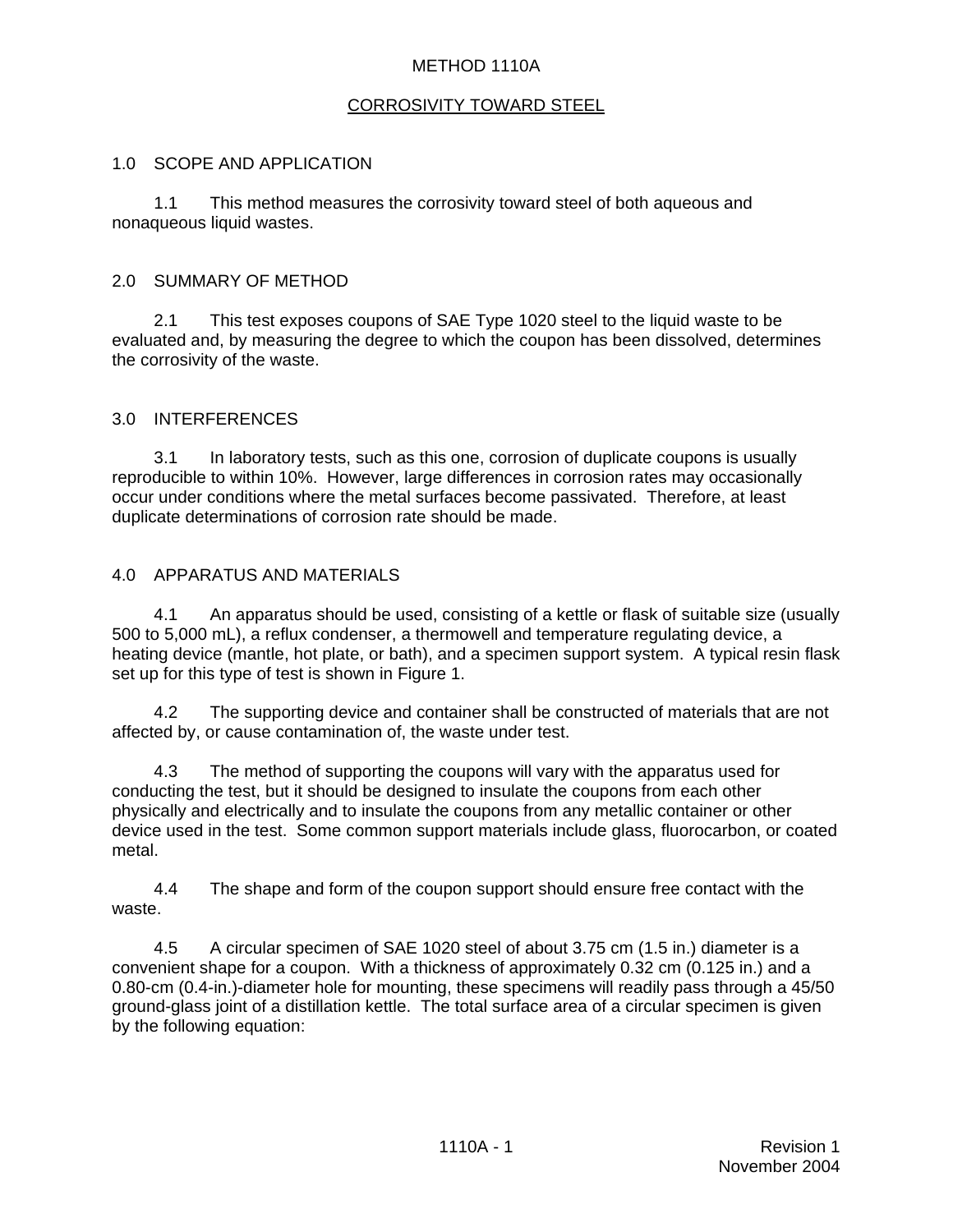A 
$$
\times
$$
  $\frac{3.14 (D^2 \& d^2)}{2}$  %  $(t)(3.14)(D) \times (t)(3.14)(d)$ 

where:

 $t =$ thickness.  $D =$  diameter of the specimen.  $d =$  diameter of the mounting hole.

If the hole is completely covered by the mounting support, the last term in the equation,  $(t)(3.14)(d)$ , is omitted.

4.5.1 All coupons should be measured carefully to permit accurate calculation of the exposed areas. An area calculation accurate to  $\pm$  1% is usually adequate.

4.5.2 More uniform results may be expected if a substantial layer of metal is removed from the coupons prior to testing the corrosivity of the waste. This can be accomplished by chemical treatment (pickling), by electrolytic removal, or by grinding with a coarse abrasive. At least  $0.254$  mm (0.0001 in.) or 2-3 mg/cm<sup>2</sup> should be removed. Final surface treatment should include finishing with #120 abrasive paper or cloth. Final cleaning consists of scrubbing with bleach-free scouring powder, followed by rinsing in distilled water and then in acetone or methanol, and finally by air-drying. After final cleaning, the coupon should be stored in a desiccator until used.

4.5.3 The minimum ratio of volume of waste to area of the metal coupon to be used in this test is 40 mL/cm<sup>2</sup>.

# 5.0 REAGENTS

5.1 Sodium hydroxide (NaOH), 20%: Dissolve 200 g NaOH in 800 mL Type II water and mix well.

- 5.2 Zinc dust.
- 5.3 Hydrochloric acid (HCl): Concentrated.
- 5.4 Stannous chloride (SnCl<sub>2</sub>).
- 5.5 Antimony chloride  $(SbCl<sub>3</sub>)$ .

#### 6.0 SAMPLE COLLECTION, PRESERVATION, AND HANDLING

This method does not provide sample collection, preservation, and handling guidelines.

## 7.0 PROCEDURE

- 7.1 Assemble the test apparatus as described in Sec. 4.0, above.
- 7.2 Fill the container with the appropriate amount of waste.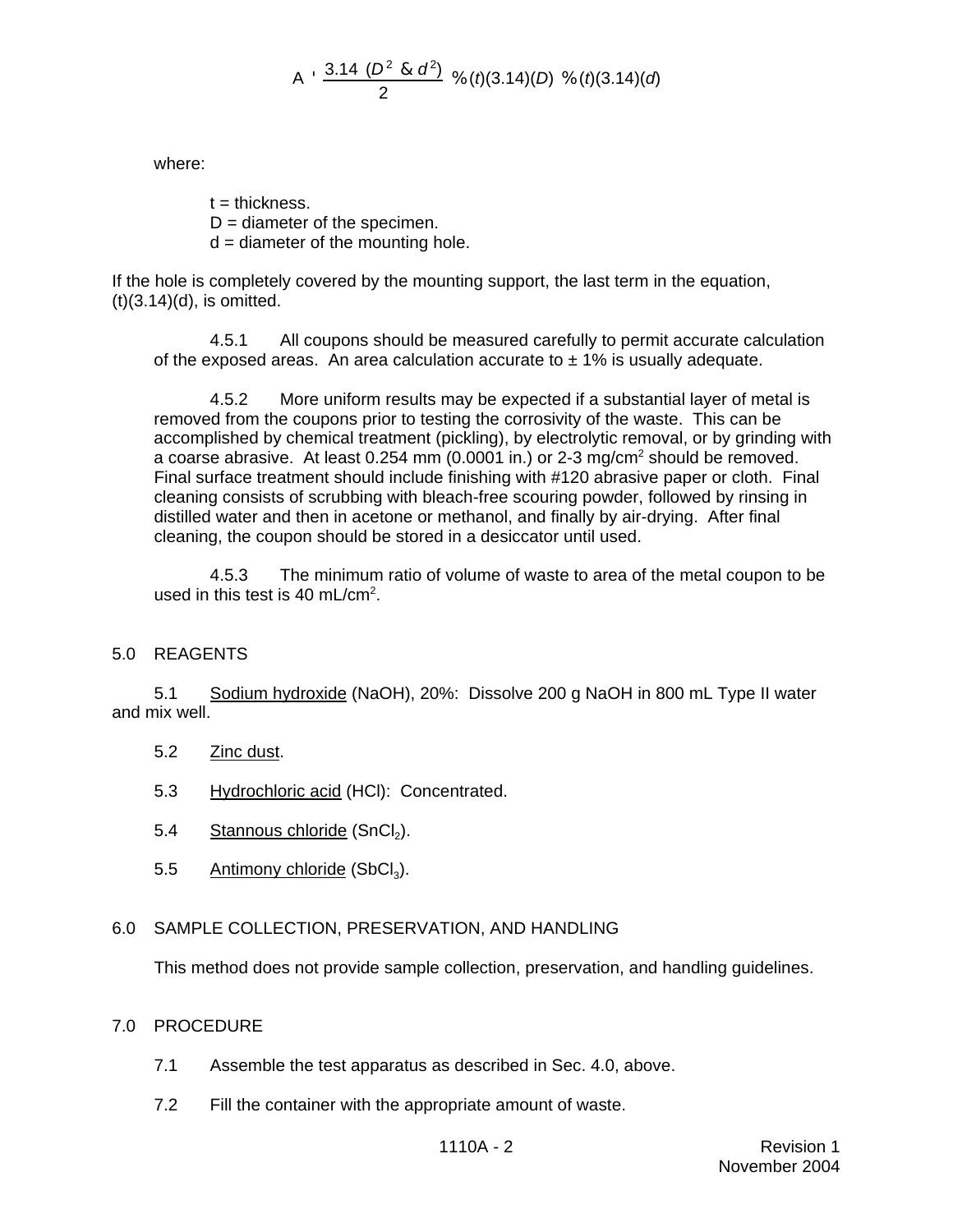7.3 Begin agitation at a rate sufficient to ensure that the liquid is kept well mixed and homogeneous.

7.4 Using the heating device, bring the temperature of the waste to 55 EC (130 EF).

7.5 An accurate rate of corrosion is not required; only a determination as to whether the rate of corrosion is less than or greater than 6.35 mm per year is required. A 24-hr test period should be ample to determine whether or not the rate of corrosion is > 6.35 mm per year.

7.6 In order to determine accurately the amount of material lost to corrosion, the coupons have to be cleaned after immersion and prior to weighing. The cleaning procedure should remove all products of corrosion while removing a minimum of sound metal. Cleaning methods can be divided into three general categories: mechanical, chemical, and electrolytic.

7.6.1 Mechanical cleaning includes scrubbing, scraping, brushing, and ultrasonic procedures. Scrubbing with a bristle brush and mild abrasive is the most popular of these methods. The others are used in cases of heavy corrosion as a first step in removing heavily encrusted corrosion products prior to scrubbing. Care should be taken to avoid removing sound metal.

7.6.2 Chemical cleaning implies the removal of material from the surface of the coupon by dissolution in an appropriate solvent. Solvents such as acetone, dichloromethane, and alcohol are used to remove oil, grease, or resinous materials and are used prior to immersion to remove the products of corrosion. Solutions suitable for removing corrosion from the steel coupon are:

| Solution                                                        | <b>Soaking Time</b> | Temperature    |
|-----------------------------------------------------------------|---------------------|----------------|
| 20% NaOH $+$ 200 g/L zinc dust                                  | 5 min               | <b>Boiling</b> |
| Conc. HCl + 50 g/L SnCl <sub>2</sub> + 20 g/L SbCl <sub>3</sub> | Until clean         | Cold           |

7.6.3 Electrolytic cleaning should be preceded by scrubbing to remove loosely adhering corrosion products. One method of electrolytic cleaning that can be employed uses:

| Solution:                | 50 g/L $H_2SO_4$                                   |
|--------------------------|----------------------------------------------------|
| Anode:                   | Carbon or lead                                     |
| Cathode:                 | Steel coupon                                       |
| Cathode current density: | 20 amp/cm <sup>2</sup> (129 amp/in. <sup>2</sup> ) |
| Inhibitor:               | 2 cc organic inhibitor/liter                       |
| Temperature:             | 74 EC (165 EF)                                     |
| <b>Exposure Period:</b>  | 3 min.                                             |

NOTE: Precautions must be taken to ensure good electrical contact with the coupon to avoid contamination of the cleaning solution with easily reducible metal ions and to ensure that inhibitor decomposition has not occurred. Instead of a proprietary inhibitor, 0.5 g/L of either diorthotolyl thiourea or quinolin ethiodide can be used.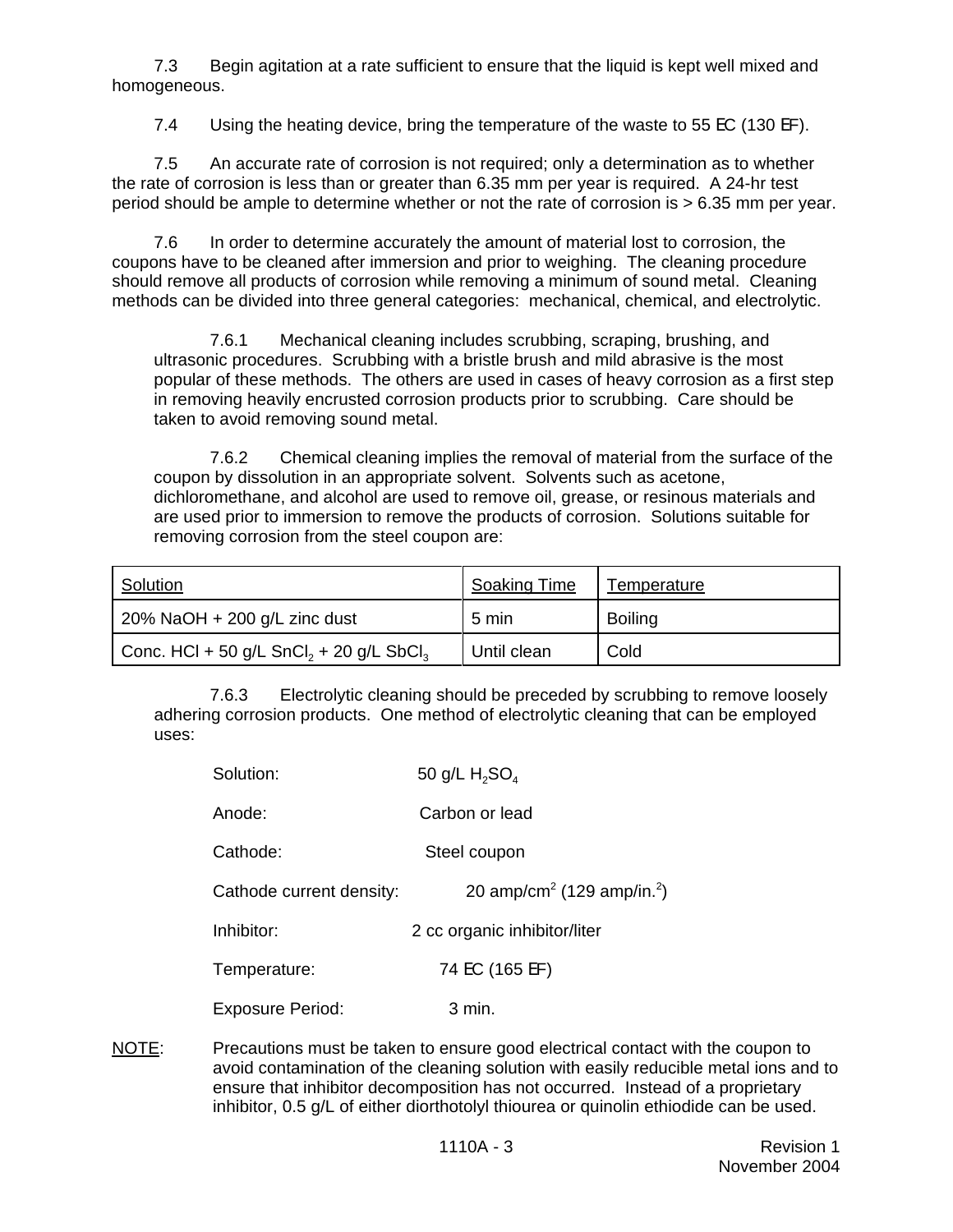7.7 Whatever treatment is employed to clean the coupons, its effect in removing sound metal should be determined by using a blank (i.e., a coupon that has not been exposed to the waste). The blank should be cleaned along with the test coupon and its waste loss subtracted from that calculated for the test coupons.

7.8 After corroded specimens have been cleaned and dried, they are reweighed. The weight loss is employed as the principal measure of corrosion. Use of weight loss as a measure of corrosion requires making the assumption that all weight loss has been due to generalized corrosion and not localized pitting. In order to determine the corrosion rate for the purpose of this regulation, the following formula is used:

Corrosion Rate (mmpy) = (weight loss x 87.60)/(area x time x metal density) (Reference 1), then,

Corrosion Rate (mmpy) = weight loss  $x$  11.145 area x time

where: weight loss is in milligrams, area is in square centimeters, time is in hours, metal density of SAE type 1020 steel = 7.86 g/cm<sup>3</sup>, and corrosion rate is in millimeters per year (mmpy).

# 8.0 QUALITY CONTROL

- 8.1 All quality control data should be filed and available for auditing.
- 8.2 Duplicate samples should be analyzed on a routine basis.

# 9.0 METHOD PERFORMANCE

9.1 No data provided.

# 10.0 REFERENCES

1. National Association of Corrosion Engineers, "Laboratory Corrosion Testing of Metals for the Process Industries," NACE Standard TM 01 69 (1972 Revision), NACE, 3400 West Loop South, Houston, TX 77027.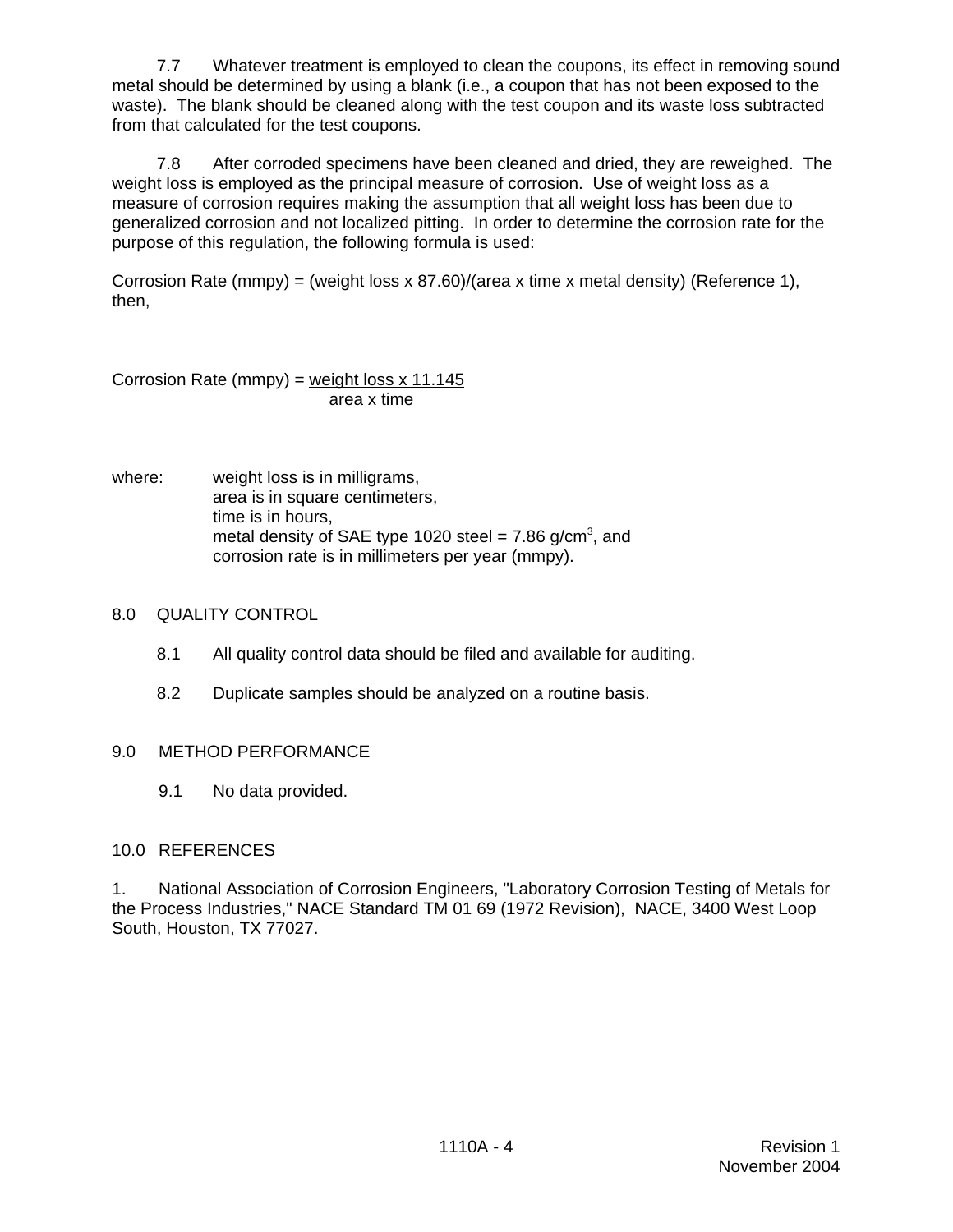

Figure 1. Typical resin flask that can be used as a versatile and convenient apparatus to conduct simple immersion tests. Configuration of the flask top is such that more sophisticated apparatus can be added as required by the specific test being conducted.  $A =$  thermowell, B = resin flask,  $C =$  specimens hung on supporting device,  $D =$  heating mantle,  $E =$  liquid interface,  $F =$  opening in flask for additional apparatus that may be required, and  $G =$  reflux condenser.